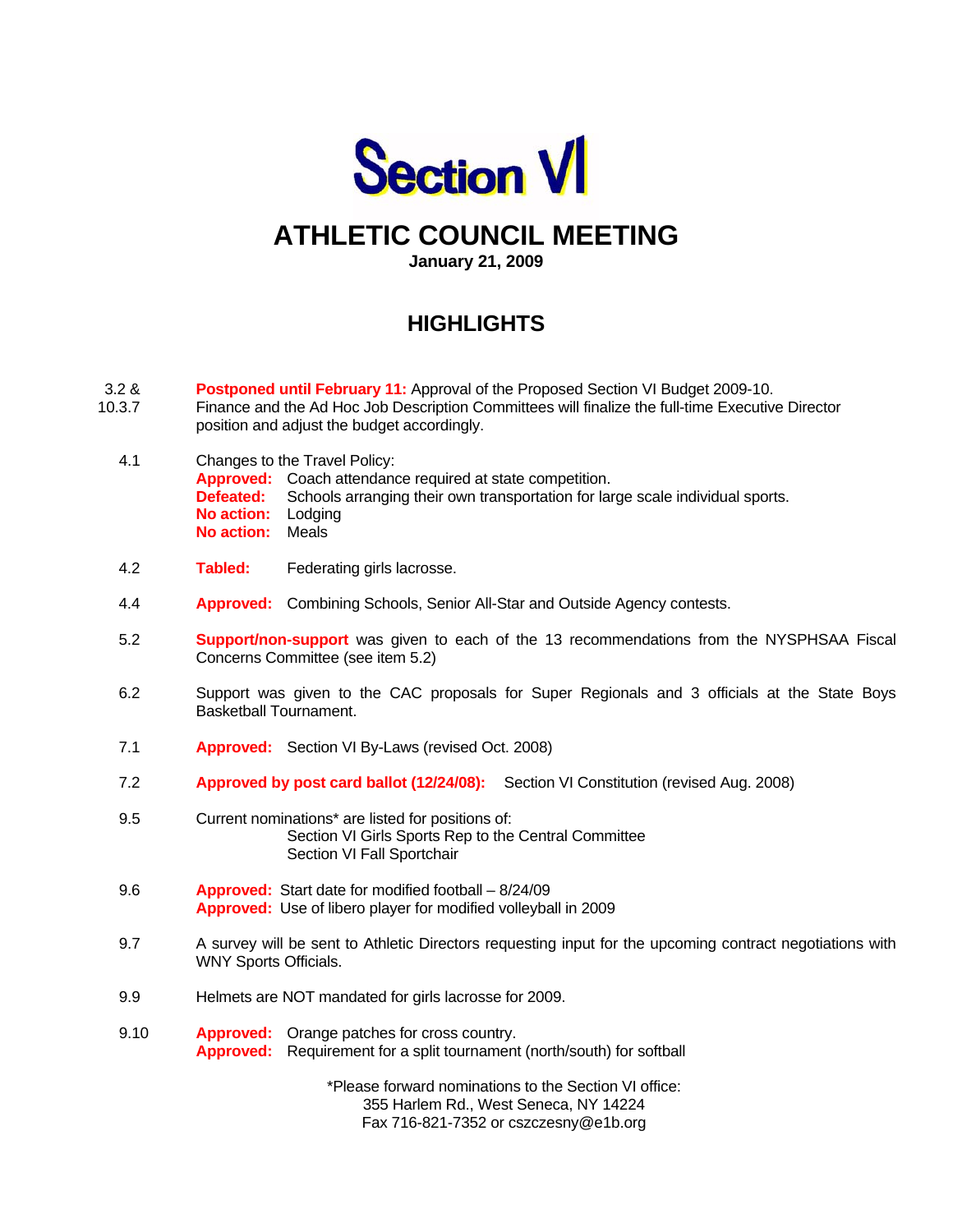## **NYSPHSAA, Section VI Athletic Council Meeting January 21, 2009**

**Roll Call** (\* indicates attendance)

| President             | Mike Wendt        | Awards               | Jim Trampert        | Football             | * Chuck Funke   |
|-----------------------|-------------------|----------------------|---------------------|----------------------|-----------------|
| President-Elect       | Diane Munro       | Chem. Awareness      | Doug Ames           | <b>Boys Tennis</b>   | * Mike Graffeo  |
| Superintendents Rep   | * Jeff Rabey      | Ext. Eligibility     | Jerry Baldelli      | Girls Soccer         | * Chris Durr    |
| Principals Rep        | * James Dunnigan  | Finance              | Loren Ratajczak     | <b>Boys Soccer</b>   | * Art Jaspe     |
| Boys Rep              | * Don Scholla     | Media                | Leo Kaminsky        | Girls Lacrosse       | * Janet Battag  |
| Girls Rep             | * Cindy Bullis    | Modified (Boys)      | Adam Stoltman       | Girls Lacrosse       | * Rick Schmitt  |
| Exec. Secretary       | * Robert A. Dinse | Modified (Girls)     | Katie McGowan       | Field Hockey         | Judy Otto       |
| Asst. Exec. Secretary | * Cindy Szczesny  | <b>NYSAAA</b>        | <b>Brett Banker</b> | Boys Basketball      | * Jim Walker    |
| Treasurer             | * Loren Ratajczak | Policy Handbook      | Mark Ward           | <b>GUESTS</b>        |                 |
| Officials Coordinator | * Tom Cowan       | Programs             | TBA                 | <b>Bob Stulmaker</b> | <b>NYSPHSAA</b> |
| Parliamentarian       | Ron Black         | Safety               | Tim Marong          |                      |                 |
| Past President        | * Chuck Amo       | Sect./Intersectional | <b>Robert Dinse</b> |                      |                 |
| <b>BOCES Rep</b>      | John Montesanti   | Sportsmanship        | Doug Ames           |                      |                 |
|                       |                   | Transfer Chairman    | Ron Black           |                      |                 |
|                       |                   | Veterans             | Jim Trampert        |                      |                 |

#### **EXECUTIVE COMMITTEE COMMITTEE CHAIRPERSONS SPORTCHAIRS**

is Soccer \* Chris Durr Principals Rep \* James Dunnigan Finance \* Loren Ratajczak Boys Soccer \* Art Jaspe y<br>Is Lacrosse \* Janet Battaglia<br>Is Lacrosse \* Rick Schmitt Girls Rep \* Rick Schmitt<br>Is Lacrosse \* Rick Schmitt<br>Id Hockey \* Judy Otto Id Hockey <sup>\*</sup> Judy Otto<br>ys Basketball \* Jim Walke

- President Awards \* Chuck Funke
- ys Tennis \* Mike Graffeo
	-
	-
	-
	-
	-
- ys Basketball <sup>\*</sup> Jim Walker<br>IESTS

| <b>LEAGUE</b>                            | <b>REPRESENTATIVE</b>                  | <b>ALTERNATE</b>             |
|------------------------------------------|----------------------------------------|------------------------------|
| <b>BUFFALO</b>                           |                                        |                              |
| Superintendents Rep/AD                   | $\ast$<br>David Thomas                 | Aubrey Lloyd, Emerson        |
| Girls Rep                                | Andrea Norton, City Honors             | TBA                          |
| Boys Rep                                 | Aubrey Lloyd, Emerson                  | <b>TBA</b>                   |
|                                          |                                        |                              |
| <b>CATTARAUGUS</b>                       |                                        |                              |
| Superintendents Rep                      | <b>TBA</b>                             | <b>TBA</b>                   |
| Girls Rep                                | Paul Ksionzyk, Olean                   | <b>TBA</b>                   |
| Boys Rep                                 | Rick DeKay, West Valley                | Mike DeBarbieri, Portville   |
| <b>CHAUTAUQUA</b>                        |                                        |                              |
| Superintendents Rep                      | Stephen Vanstrom, Frewsburg            | Pete Morgante, Pine Valley   |
| Girls Rep                                | Donna Kubera, Dunkirk                  | TBA                          |
| Boys Rep                                 | Mel Swanson, Sherman                   | <b>TBA</b>                   |
| <b>E.C.I.C.</b>                          |                                        |                              |
| Superintendents Rep                      | Ron DeCarli, Frontier                  | Kim Mueller, Depew           |
| Girls Rep                                | Nancy Riccio, Amherst                  | Timm Slade, West Seneca      |
| Boys Rep                                 | Jim Graczyk, Pioneer                   | Dan McGrath, Depew           |
| <b>NIAGARA FRONTIER LEAGUE</b>           |                                        |                              |
| Superintendents Rep                      | *<br>Vincent Vecchiarella, N.Tonawanda | Bob Christmann, Grand Island |
| Girls Rep                                | Mark DiFilippo, Niagara Wheatfield     | Scott Townsend, Lew-Port     |
| Boys Rep                                 | Patrick Burke, Lockport                | Brett Banker, Ken-Ton        |
| <b>NIAGARA ORLEANS</b>                   |                                        |                              |
| Superintendents Rep                      | Paul Bona, RoyHart                     | Steve Burley, Newfane        |
| Girls Rep                                | Ken Stoldt, Akron                      | TBA                          |
| Boys Rep                                 | Bill Stedman, Barker                   | <b>TBA</b>                   |
| SUPERINTENDENT RPERESENTATION (by BOCES) |                                        |                              |
| Erie 1 BOCES                             | Mark Mondanaro, Ken-Ton                | <b>TBA</b>                   |
| Erie 2 BOCES                             | John O'Connor, Forestville             | <b>TBA</b>                   |
| ON BOCES                                 | Roger Klatt, Barker                    | Steve Burley, Newfane        |
| CA BOCES                                 | Mark Ward, Ellicottville               | <b>TBA</b>                   |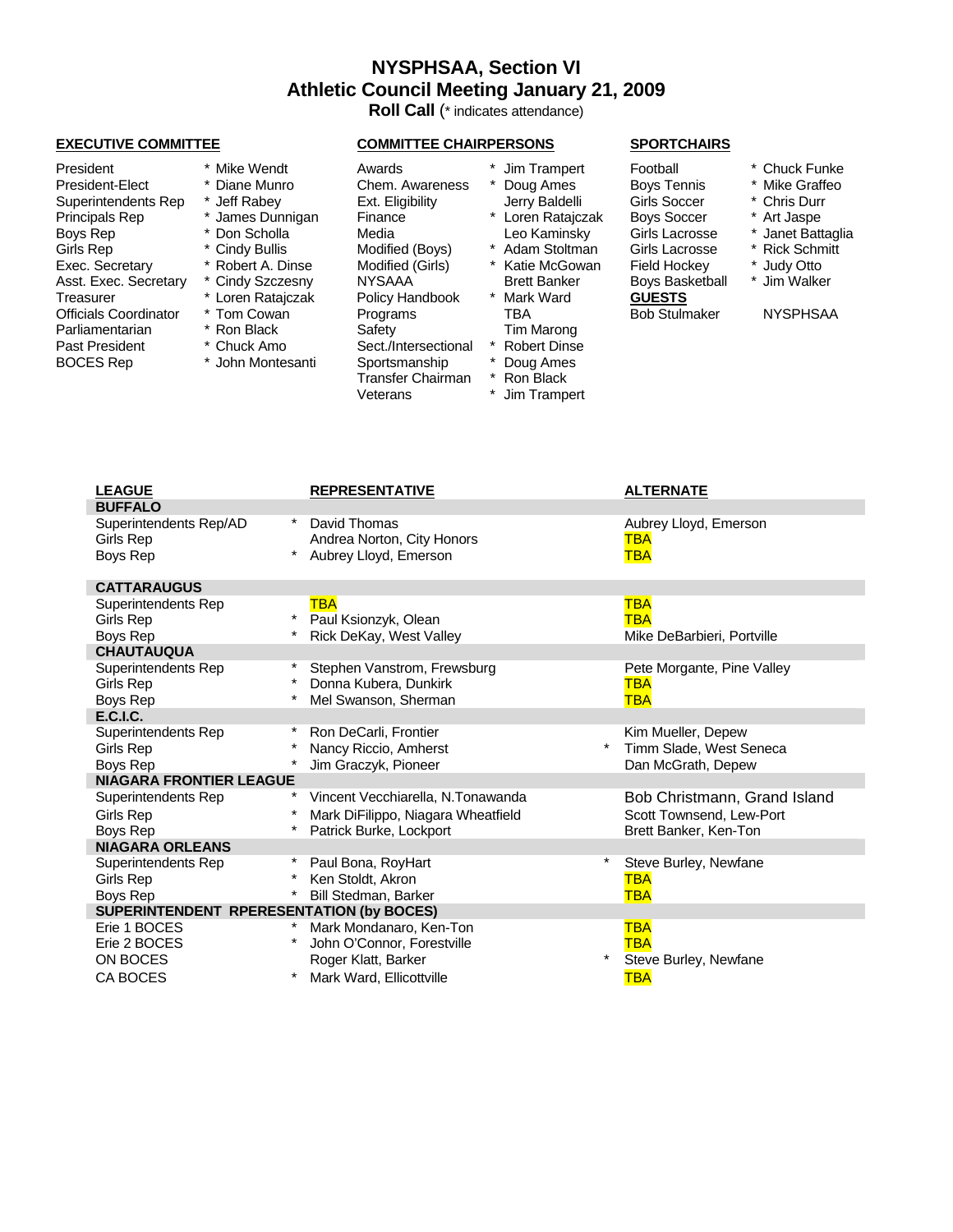# **SECTION VI ATHLETIC COUNCIL MINUTES**

#### **January 21, 2009**

**Page 1** 

Reports are posted on the Section VI website along with the minutes.

### Items highlighted in yellow are reminders to the responsible parties.

1.0 **CALL TO ORDER/ Introductions** M.Wendt mwendt@wilson.wnyric.org To improve meeting efficiency, M.Wendt requested that Athletic Council members contact individuals responsible for agenda items prior to the meetings for clarification of any issues. Emails are noted in the agenda and subsequent minutes for your convenience. Phone numbers are located on page 2 of the Section VI 2008-09 Directory.

- 2.0 *Motion to approve the Minutes of the November 19, 2008 meeting CARRIED Munro/Dunnigan*
- 3.0 **TREASURER'S REPORT** L. Ratajczak lratajczak@e1b.org

- 3.1 Treasurer's Report Received
- 3.2 *Motion to approve the Proposed Section VI Budget 2009-10 Rabey Ksionzyk*

 There was much discussion. The proposed budget does not include the full-time position of Executive Director. The Ad Hoc Committee is very close to the final draft of the job description and financial impact of this position. It was agreed that the Ad Hoc Committee complete this task in a joint meeting with the Finance Committee and adjust the budget accordingly prior to approval.

*Motion to postpone the vote on the Proposed Budget to a special meeting of the Athletic Council scheduled for Feb. 11, 2009 CARRIED Bona/Stedman* 

#### 4.0 **EX.SECRETARY'S REPORT** R.Dinse mdinse@roadrunner.com

4.1 Transportation Policy: Action on changes to the policy was postponed from the Nov. 19, 2008 meeting. The issue was referred to the Transportation Committee for review. Minutes from the Transportation Committee meeting on December 10, 2008 are posted:<br>http://www.section6.e1b.org/1139104911730900/lib/1139104911730900/Transportation\_08-12.pdf

The committee recommends approval of the recommendations:

- a) *Motion to approve the recommendation regarding coach attendance at state competition CARRIED Munro/Dunnigan* (see minutes item 1.0)
- b) *Motion to approve the recommendation regarding transportation DEFEATED Ksionzyk/Scholla*  (see minutes item 2.0)
- c) There was no action regarding the recommendation on lodging (see minutes item 3.0)

d) There was no action regarding the recommendation on meals (see minutes item 4.0) 4.2 Girls Lacrosse: Discussion on federating Girls Lacrosse was postponed from the November 19, 2008 meeting and referred to the Sectional/Intersectional Committee for additional review. That committee's recommendations are in the minutes posted on the website (item 2.2):

http://www.section6.e1b.org/1139104911730900/lib/1139104911730900/SecIntersec09-1.pdf

*Motion to approve federating Girls Lacrosse Scholla/Bullis* The leagues involved, ECIC and NFL, agreed to work together on league schedules for 2009. *Motion to table federating girls lacrosse CARRIED DeCarli/Burke*

- 4.3 Indoor Track:
	- 4.3.1 An incident at Fredonia state was handled well by the Section, supervisory staff, coaches and the Kenmore school district.
	- 4.3.2 A meeting will be held with B.Kiszewski of the Monsignor Martin League on Feb. 4 to discuss the future of that league's participation in Section VI Indoor Track program.

4.4 *Motion to approve the following requests for Combining Schools 08-09 CARRIED Dunnigan/Munro* 

- Sherman with Clymer for boys and girls track
- Clymer with Sherman for boys golf
- Ellicottville with Franklinville for boys and girls track

#### *Motion to approve the following Senior All-Star contests CARRIED Stedman/Dunnigan*

- Chautauqua County Boys & Girls Basketball Senior All-Star Contest, 3/26/09 at Cassadaga Valley HS, Cosponsors Panama Central and Cassadaga Valley Central
- NO and Genesee Region Boys & Girls Basketball Senior All-Star Contest, 3/13/09 at Medina HS, Cosponsors Medina Central and Genesee Region

#### *Motion to approve the following Outside Agency contests CARRIED Dunnigan/Thomas*

• Boys Diving Invitational, 1/24/09 at ECC, cosponsors Kenmore East HS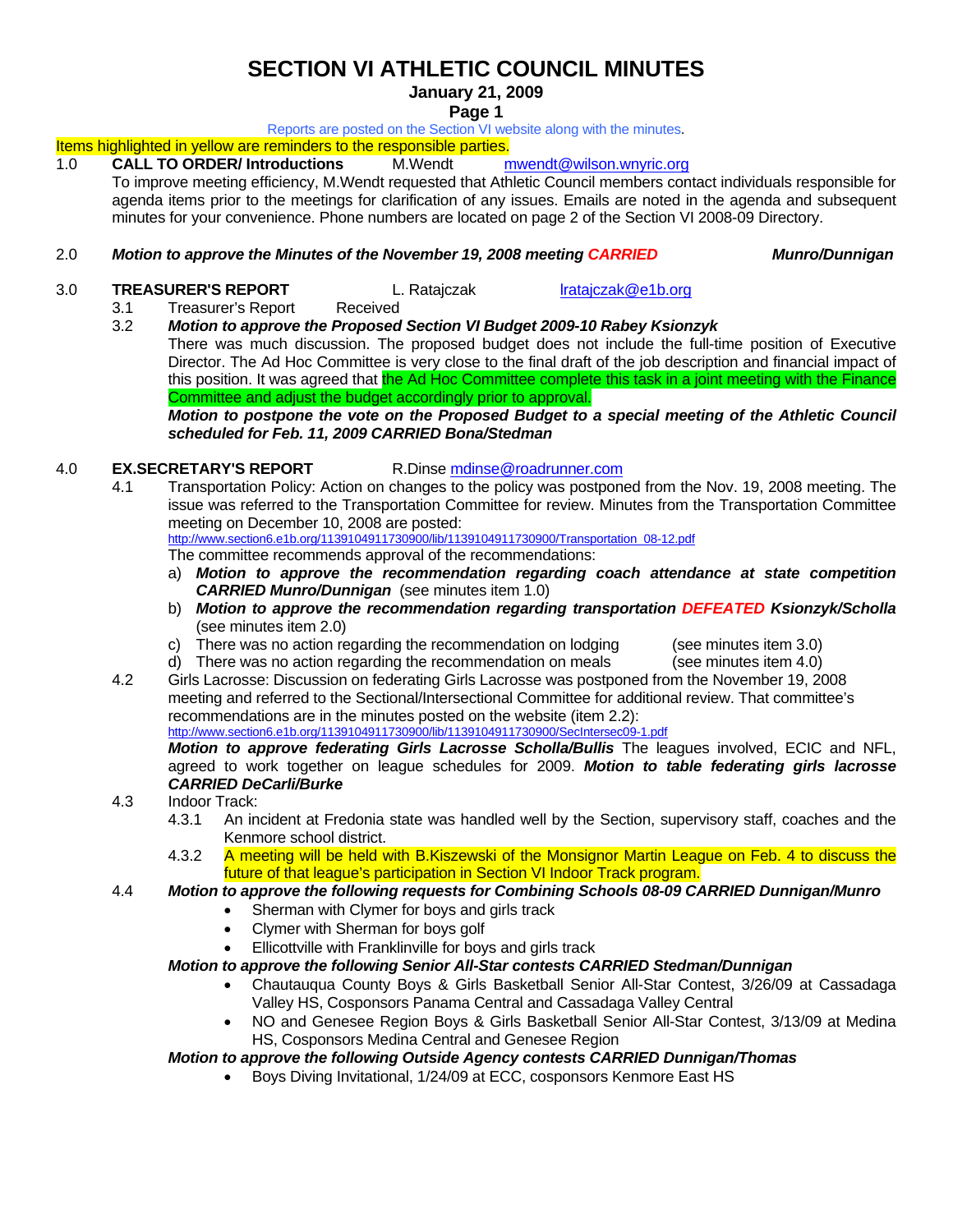### **SECTION VI ATHLETIC COUNCIL MINUTES January 21, 2009 Page 2**

#### 5.0 **COMMUNICATIONS:** R.Dinse mdinse@roadrunner.com

- 5.1 Sportchair Reports from the State Committee meetings:
	- ¾ Girls Lacrosse- J.Battaglia & R.Schmitt: Helmets will not be mandated. The request to increase roster size was defeated. Uniform changes will be mandated in 2013. Teams will play short after the  $1<sup>st</sup>$  card. Full checking will be allowed in modified if team members have 3 years experience.
	- ¾ Boys Lacrosse- John Faller No Report
	- $\triangleright$  B. Soccer-Art Jaspe: No major changes. The committee will submit their responses to the Fiscal Concerns during that discussion.
	- $\triangleright$  G.Soccer-Chris Durr: State rosters will be submitted at the beginning of the season. Regionals will no longer be split. Section 6 will host all 5 classes opposite boys this fall. A proposal will be submitted to the CAC for 3 officials for 2010.
	- ¾ F.Hockey-Judy Otto: Section 6 will host regionals. States will be at Vestal HS Nov.19-21, 2009. Goggles are mandatory. Recruitment of new officials is being encouraged. 24 out 25 Section 6 teams received the state Scholar Athlete team award.
	- $\triangleright$  B. Tennis- Mike Graffeo: The current concern is flip-flopping the seasons. The committee is opposed to this concept because it may end many programs.
	- 5.2 NYSPHSAA Fiscal Concerns Committee: Mark Ward mward@eville.wnyric.org The 13 committee recommendations will be an action item at the State Exec meeting Jan. 30-31: http://www.section6.e1b.org/1139104911730900/lib/1139104911730900/State\_Report\_08-12\_Special.pdf The Sectional Intersectional Committee response to each item is posted: http://www.section6.e1b.org/1139104911730900/lib/1139104911730900/Fiscal\_Concerns\_Response.pdf
		- ¾ *Motion to support Item 1 CARRIED Graczyk/Munro*  Savings to the Section would be approximately \$10,000 annually.
		- ¾ *Motion to support Item 2 CARRIED Stoldt/Dunnigan*  Savings to the Section would be approximately \$1,260 annually.
		- ¾ *Motion to support Item 3 CARRIED Dunnigan/Bona*
		- ¾ *Motion to support Item 4 CARRIED Dunnigan/Munro*  The central sites could include Syracuse, Binghamton, Albany. Some sports may still request an annual rotation of the site.
		- ¾ *Motion to support Item 5 DEFEATED Munro/Riccio*  It was noted that the purpose for reducing the # contests statewide is to remove pressure from the districts and to equalize the number of competitions.
		- ¾ *Motion to support Item 6 DEFEATED Dunnigan/Kubera* More information is needed.
		- ¾ *Motion to support Item 7 DEFEATED Dunnigan/Riccio*
		- ¾ *Motion to support Item 8 DEFEATED Munro/Dunnigan*
		- ¾ *Motion to support Item 9 DEFEATED Ksionzyk/Kubera*
		- ¾ *Motion to support Item 10 CARRIED Riccio/Graczyk*  Savings to the Section would be approximately \$715 annually.
		- ¾ *Motion to support Item 11 DEFEATED Dunnigan/Munro*
		- ¾ *Motion to support Item 12 CARRIED Munro/Thomas*
		- ¾ *Motion to support Item 13 CARRIED Munro/Stoldt* The AD Workshop should be continued, but for new ADs only. Other workshops should be offered but not mandated. The savings to the Section would be approximately \$300 annually.
	- 5.3 The NFL nominated Todd Marquardt, Kenmore West, for the position of Boys Soccer Chairperson.

### 6.0 **NYSPHSAA REPORT:** Bob Stulmaker, Assistant Executive Director NYSPHSAA rstulmaker@nysphsaa.org

The most recent State report is posted: http://www.section6.e1b.org/1139104911730900/lib/1139104911730900/State\_Report\_09-1.pdf

- 6.1 Three proposals were defeated at the CAC meeting and sent to Budget and Finance for review:
	- $\triangleright$  Softball: Increasing the roster size from 20 to 23 and bench personnel from 4 to 6 to match baseball.
	- $\triangleright$  Girls Lacrosse: Increasing the roster size from 25 to 35 to match boys lacrosse.
	- $\triangleright$  Boys Tennis: Increasing medals to award places 3-6 to match girls tennis.
- 6.2 Three proposals were approved by CAC and will be action items at the State Exec meeting Jan.30-31:
	- ¾ Softball: Super Regional in classes B &C for sections 1,8,9,11
		- *Motion to support this proposal CARRIED Burke/Thomas*
	- $\triangleright$  Boys Basketball: Use 3 officials at the State tournament with no additional cost.
		- *Motion to support this proposal CARRIED Scholla/Ksionzyk*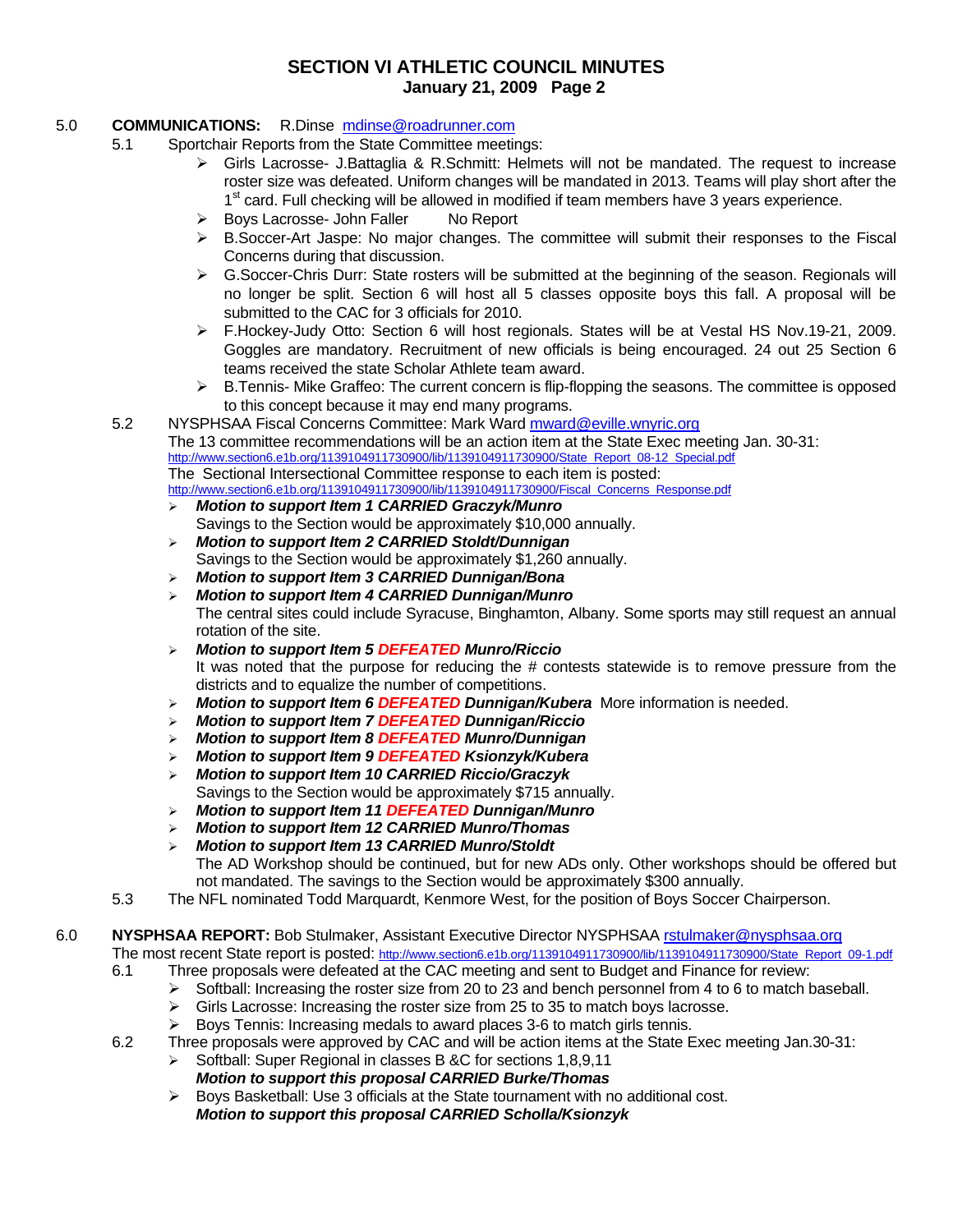#### **SECTION VI ATHLETIC COUNCIL MINUTES January 21, 2009 Page 3**

Proposals approved by CAC continued

 $\triangleright$  B&G Tennis: An athlete will not be allowed to participate unless there is an attending BOE approved coach/ designee from that high school who is responsible for supervision of the participating athlete. This proposal was given support in item 4.1 (a) above.

#### 7.0 **OLD BUSINESS**

7.1 *Motion to approve the Proposed By-Laws CARRIED Vecchiarella/Stedman*

http://www.section6.e1b.org/1139104911730900/lib/1139104911730900/\_REVISED\_Bylaws3\_10-08\_clean.pdf The document was updated to correspond to the Revised Constitution. Policies were removed and will be placed into a Policy Handbook. The committee will create a new Section VI Manual by September 2009 including the Constitution, By-Laws, Policy Book and Forms that will be categorized and indexed.

- 7.2 The Revised Section VI Constitution was approved by post card ballot 12/24/08. It is posted on the Section VI website: http://www.section6.e1b.org/1139101515241457/lib/1139101515241457/\_Constitution\_12-24-08.pdf
- 7.3 Centralized Management of Officials 2008-09
	- Winter: Sports were successfully assigned by the league assigners in the North. Southern assigners have successfully used TheArbiter to assign basketball and wrestling. New: Ice hockey Federation schedule was entered into the system and officials required to register on-line.
	- Spring: Boys lacrosse will be assigned in thearbiter by the NFLOA's new assigner Tom Sutton. Baseball and softball for ECIC, Buffalo and MM will be assigned by G.Neunder using the WNYUA arbiter account in 2009. Communication was sent to all spring sports assigners to clarify the process for 2009.

#### 8.0 **CENTRAL COMMITTEE/ STATE REPORTS**

|     |                  |                                                                                                                       |                                 |                                        |           |  | in 2009. Communication was sent to all spring sports assigners to clarify the process for 2009. |  |  |
|-----|------------------|-----------------------------------------------------------------------------------------------------------------------|---------------------------------|----------------------------------------|-----------|--|-------------------------------------------------------------------------------------------------|--|--|
| 8.0 |                  | <b>CENTRAL COMMITTEE/ STATE REPORTS</b>                                                                               |                                 |                                        |           |  |                                                                                                 |  |  |
|     | 8.1              | Superintendent                                                                                                        |                                 | J. Rabey                               | No report |  | jrabey@lakeshore.wnyric.org                                                                     |  |  |
|     | 8.2<br>Principal |                                                                                                                       |                                 | J. Dunnigan                            | No report |  | james_dunnigan@kenton.k12.ny.us                                                                 |  |  |
|     | 8.3              | Boys/Girls Representative                                                                                             |                                 | D. Scholla                             | No report |  | dscholla@olean.wnyric.org                                                                       |  |  |
|     |                  |                                                                                                                       |                                 |                                        | No report |  | bullisc@lew-port.com                                                                            |  |  |
|     | 8.4              | <b>NYSAAA</b>                                                                                                         |                                 | <b>B.</b> Banker                       | No report |  | brett_banker@kenton.k12.ny.us                                                                   |  |  |
| 9.0 |                  | <b>COMMITTEE REPORTS</b>                                                                                              |                                 |                                        |           |  |                                                                                                 |  |  |
|     | 9.1              | Awards                                                                                                                |                                 | J. Trampert                            | No report |  | jtramOPspt@aol.com                                                                              |  |  |
| 9.2 |                  | Chem.Aware/Sportsmanship                                                                                              |                                 |                                        | No report |  | dames@newfane.wnyric.org                                                                        |  |  |
|     | 9.3              | <b>Extended Eligibility</b>                                                                                           |                                 | G. Baldelli                            | No report |  | balduche@aol.com                                                                                |  |  |
|     | 9.4              | Media                                                                                                                 |                                 | L. Kaminsky                            | No report |  | leokaminsky@roadrunner.com                                                                      |  |  |
|     | 9.5              | Nominations                                                                                                           |                                 | Section VI office                      |           |  | cszczesny@e1b.org                                                                               |  |  |
|     |                  | NOTE: Appointments will be made at the May meeting. Current nominees are:                                             |                                 |                                        |           |  |                                                                                                 |  |  |
|     |                  | Program Committee Chairperson No nominations received                                                                 |                                 |                                        |           |  |                                                                                                 |  |  |
|     |                  | Section VI Girls Rep to the Central Committee (4-year term to expire 8/31/13): Cindy Bullis, Lew-Port                 |                                 |                                        |           |  |                                                                                                 |  |  |
|     |                  | Fall Sports Chairpersons (3-year term to expire 6/30/12). Current nominees are:                                       |                                 |                                        |           |  |                                                                                                 |  |  |
|     |                  | Cross Country-B:                                                                                                      |                                 | Mike Janisch, Silver Creek             |           |  |                                                                                                 |  |  |
|     |                  | Cross Country-G:                                                                                                      |                                 | James Zubler, Frontier                 |           |  |                                                                                                 |  |  |
|     |                  | Field Hockey:                                                                                                         |                                 | Judith Otto, Barker                    |           |  |                                                                                                 |  |  |
|     |                  | Football:                                                                                                             |                                 | Charles Funke, ECIC                    |           |  |                                                                                                 |  |  |
|     |                  | Football Asst.:                                                                                                       |                                 | Chuck Amo, Hamburg                     |           |  |                                                                                                 |  |  |
|     |                  | Gymnastics-B:                                                                                                         | Joseph Buscaglia, Williamsville |                                        |           |  |                                                                                                 |  |  |
|     |                  | Gymnastics-G:                                                                                                         |                                 | Donna Aquino, Lancaster                |           |  |                                                                                                 |  |  |
|     |                  | Written ballot in May→ Soccer-B 2 nominees:                                                                           |                                 | 1) Art Jaspe, N.Tonawanda (incumbent)  |           |  |                                                                                                 |  |  |
|     |                  |                                                                                                                       |                                 | 2) Todd Marquardt, Kenmore West        |           |  |                                                                                                 |  |  |
|     |                  | Soccer-B Asst.:                                                                                                       |                                 | Pat Anderson, Cass. Valley             |           |  |                                                                                                 |  |  |
|     |                  | Soccer-G:                                                                                                             |                                 | Chris Durr, Williamsville East         |           |  |                                                                                                 |  |  |
|     |                  | Soccer-G Asst.:                                                                                                       |                                 | Joanne Fildes, Amherst                 |           |  |                                                                                                 |  |  |
|     |                  | Swimming-G:                                                                                                           |                                 | Bruce Johnson, Frewsburg               |           |  |                                                                                                 |  |  |
|     |                  | Tennis-G:                                                                                                             |                                 | Dave Coates, Kenmore East              |           |  |                                                                                                 |  |  |
|     |                  | Volleyball-B:                                                                                                         |                                 | Walt Stefani, Orchard Park             |           |  |                                                                                                 |  |  |
|     |                  | Volleyball-G:                                                                                                         |                                 |                                        |           |  | Debby Schruefer, Frontier & Sue Pernick, Lancaster (as co-chairs)                               |  |  |
|     | 9.6              | Modified - Boys/Girls                                                                                                 |                                 | A. Stoltman astoltman@alden.wnyric.org |           |  | K. McGowan kmcgowan@wilson.wnyric.org                                                           |  |  |
|     |                  | Minutes from the 11/21/08 meeting: http://www.section6.e1b.org/1139104911730900/lib/1139104911730900/Modified09-1.pdf |                                 |                                        |           |  |                                                                                                 |  |  |
|     |                  | 9.6.1                                                                                                                 |                                 |                                        |           |  | Motion to approve 8/24/09 as the start date for modified football CARRIED Stoldt/Dunnigan       |  |  |
|     |                  | 9.6.2 Motion to allow modified volleyball to use the libero player for 2009 CARRIED DeKay/Burke                       |                                 |                                        |           |  |                                                                                                 |  |  |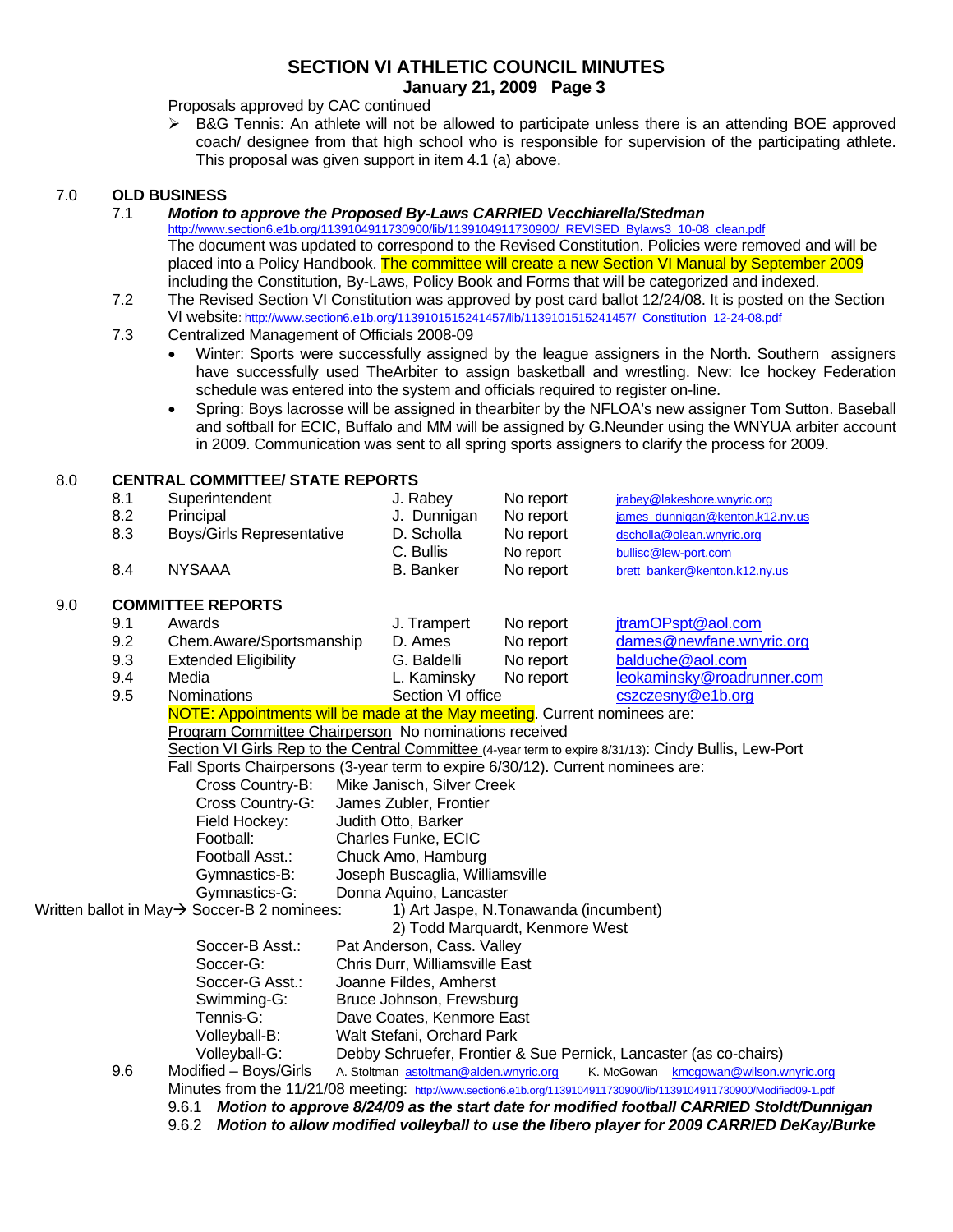- **SECTION VI ATHLETIC COUNCIL MINUTES January 21, 2009 Page 4**  Modified continued 9.6.3 Concern was expressed that the section decision to eliminate linespeople will have a negative impact in modified. A request to restore linespeople for modified will be submitted for approval at the March meeting. 9.7 Officials Coordinating T.Cowan Icowan7@rochester.rr.com 9.7.1 Officials Contract Negotiations: WNYSO has been notified that negotiations will begin soon. A survey will be sent to ADs within a week. The Section Committee is AD–M.Difilippo, Assigner-C.Funke, Principal-A.Stoltman and Superintendent- S.Vanstrom. It was noted that business officials have asked for representation. It was decided that business officials will communicate through the Superintendent rep. 9.7.2 Lackawanna Soccer: The stipulations for year 2 and 3 are being reviewed by the Sportsmanship Committee. 9.7.3 Central Management/Assigning of Officials: Use of thearbiter to assign football was mandated for 2008. Due to insufficient time, this was not accomplished in the STier. Contracts will be mailed by March 1 to football assigners to ensure the process is followed in 2009. 9.8 Policy Handbook M. Ward No report mward@eville.wnyric.org 9.9 Safety T. Marong tmarong@frontier.wnyric.org It was decided by the State Safety Committee 12/12/08 HELMETS WILL NOT BE MANDATED in girls lacrosse. The committee decided to collect more data pertaining to head injuries and review that data in the fall of 2009. 9.10 Sectional/Intersectional R.Dinse mdinse@roadrunner.com Minutes from the meeting on 1/7/09 are posted: http://www.section6.e1b.org/1139104911730900/lib/1139104911730900/SecIntersec09-1.pdf a) *Motion to approve the purchase of 50 orange patches for cross country CARRIED Vecchiarella/Ksionzyk* (see minutes item 1.1) b) See item 4.2 c) *Motion to require a split tournament for softball CARRIED Burke/ Ksionzyk* (see minutes item 3.1) 9.11 Transfer/Foreign Student R.Black Reports received hronblack@hotmail.com 9.12 Transportation R.Dinse See item 4.1 mdinse@roadrunner.com 9.13 Programs TBA 9.14 Mixed Competition J. Dunnigan No report james dunnigan@kenton.k12.ny.us 10.0 **COMMITTEES (SPECIAL)** 10.1 Corporate Sponsor T. Slade No report tslade@westseneca.wnyric.org 10.2 Veterans (Retirees) J. Trampert in the itramOPspt@aol.com Past President Ken Young passed away. 10.3 AD Hoc Committees: 10.3.1 All WNY Scholar Athlete G.Kaszubski gkaszubski@clar.wnyric.org N.Riccio nriccio@amherst.k12.ny.us There were 118 winners selected from 461 nominations for the Fall Award. Winners are posted on the section website: http://www.section6.e1b.org/section6/site/default.asp Under General Information…click on Scholar Athlete.....2008-2009 All-WNY. ADPRO SPORTS is the new cosponsor for this program.<br>Sportsmanship G.Kaszubski No report gkaszubski@clar.wnyric.org 10.3.2 Sportsmanship G.Kaszubski No report gkaszubski@clar.wnyric.org 10.3.3 NYSPHSAA Structure&Policy-G.Kaszubski No report gkaszubski@clar.wnyric.org 10.3.4 Charter Schools R.Dinse No report modinse@roadrunner.com<br>10.3.5 By-Laws C.Bullis See item 7.1 bullisc@lew-port.com bullisc@lew-port.com 10.3.6 Section VI Office Review C.Amo camo@hamburgscools.org This committee will be encouraged to meet to discuss the issues noted: a) Website: Tom Nemmer, Hamburg, will assist the Section with the task of developing a template, guidelines and rules for sports pages on the new Section 6 website. A date will be set to train sportchairs and/or designees in Schoolwires, web technology, BOCES standards and Section 6
	- policies and ethics. Lost history has been partially restored by a BOCES intern. b) TheArbiter: Assigning in the north is being done by league assigners instead of the Section office. Long range plans are needed for sports currently not assigned in TheArbiter, assigning post season schedules and central payment of officials.
	- 10.3.7 Job Description D.Munro dmunro@alli.wmnyric.org This committee is currently reviewing draft 3 of the Executive Director job description, draft 1 of an organizational chart and draft 1 of the job description for a financial clerk position. A joint meeting with the Finance Committee has been set for Jan 28 to finalize these items and add the respective costs to the Section Budget 2009-10 (see item 3.2)